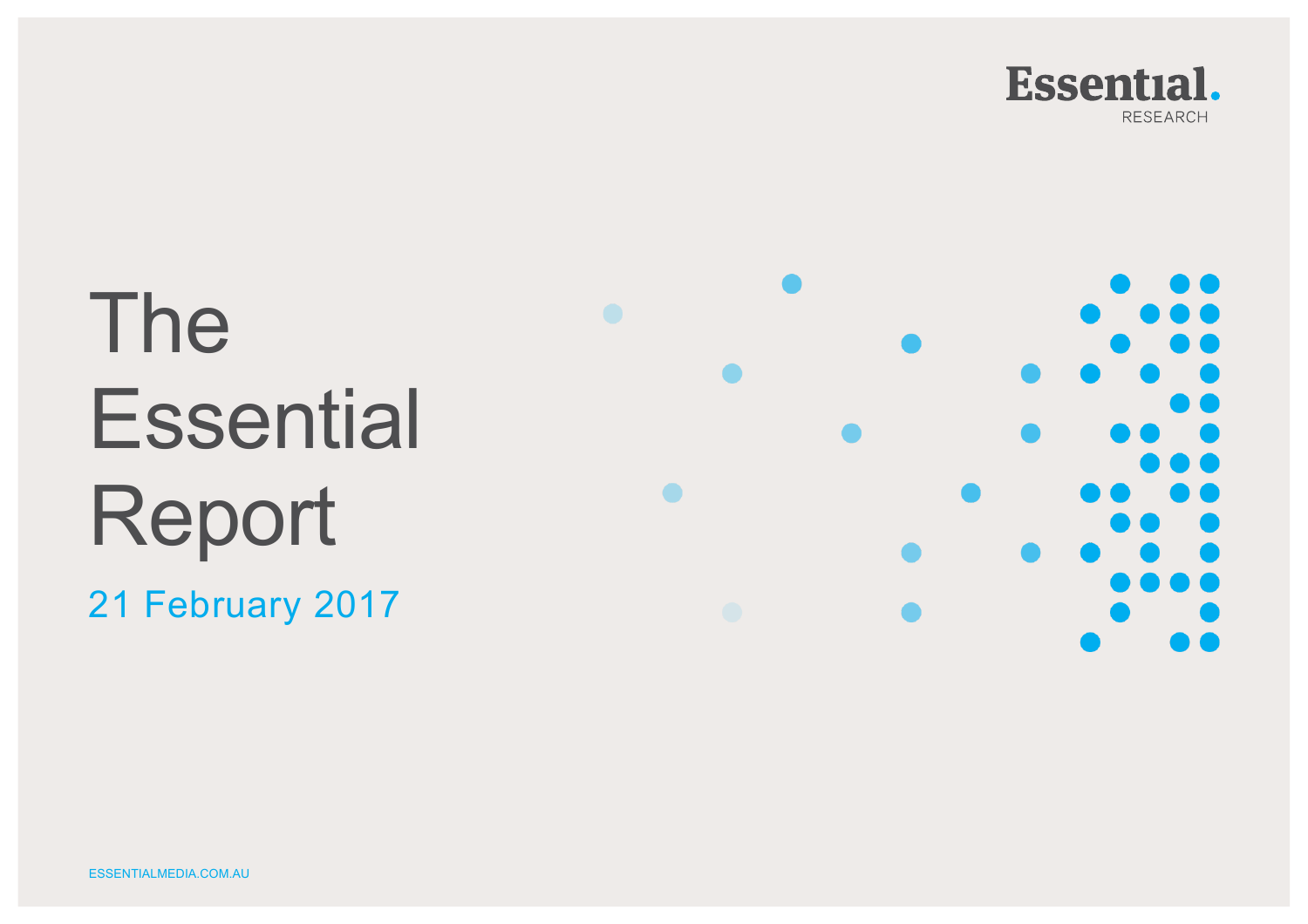#### **The Essential Report**



## **AMSRO**

Essential Media Communications is a member of the Association of Market and Social Research **Organisations** 

# AMSRS <

Our researchers are members of the Australian Market and Social Research Society.

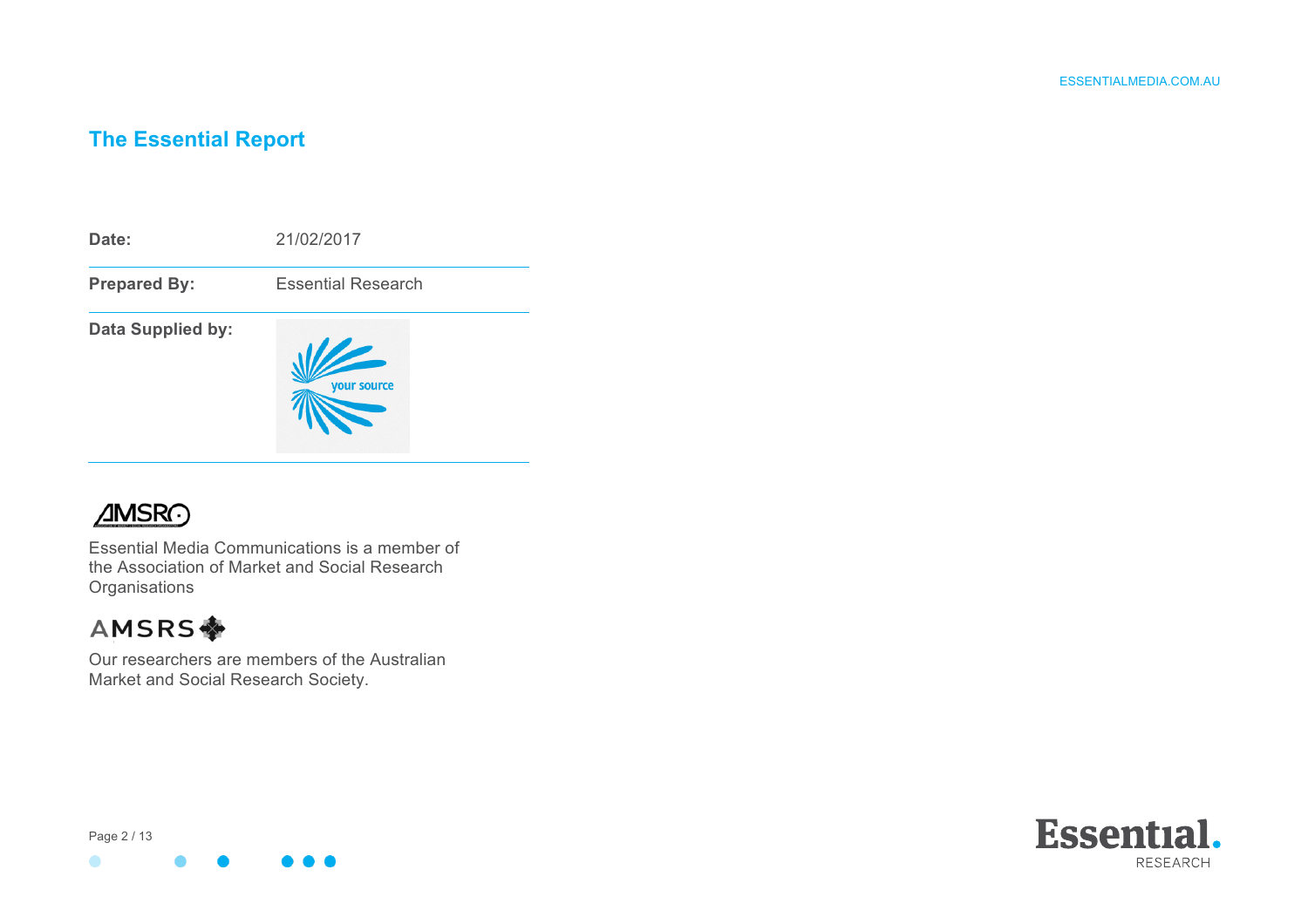#### **About this poll**

This report summarises the results of a weekly omnibus conducted by Essential Research with data provided by Your Source. The survey was conducted online from the 16<sup>th</sup> to 19<sup>th</sup> February 2017 and is based on 1,006 respondents.

Aside from the standard question on voting intention, this week's report includes questions on climate change, renewable energy, WA election preferences and penalty rates.

The methodology used to carry out this research is described in the appendix on page 13.

Note that due to rounding, not all tables necessarily total 100% and subtotals may also vary.



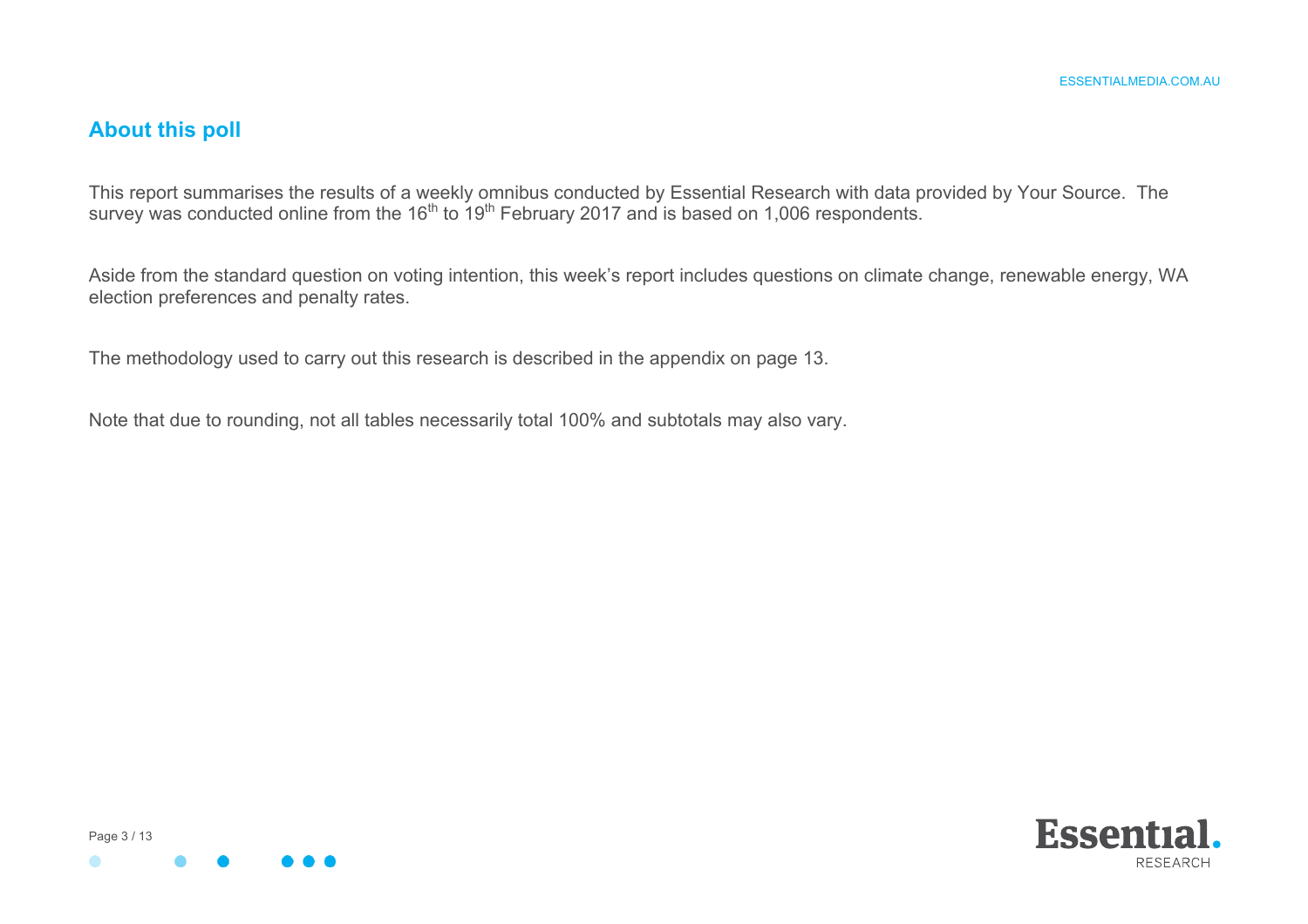#### **Federal voting intention**

Q If a Federal Election was held today to which party will you probably give your first preference vote? If not sure, which party are you currently leaning toward? If don't know - Well which party are you currently leaning to?

|                               | <b>Total</b> | <b>Last</b><br>week<br>14/2/17 | 2 weeks<br>ago<br>31/1/17 | 4 weeks<br>ago<br>24/1/17 | <b>Election</b><br><b>2 Jul 16</b> |
|-------------------------------|--------------|--------------------------------|---------------------------|---------------------------|------------------------------------|
| Liberal                       | 33%          | 34%                            | 33%                       | 33%                       |                                    |
| National                      | 3%           | 3%                             | 2%                        | 3%                        |                                    |
| <b>Total Liberal/National</b> | 36%          | 36%                            | 36%                       | 35%                       | 42.0%                              |
| Labor                         | 34%          | 35%                            | 37%                       | 37%                       | 34.7%                              |
| Greens                        | 10%          | 9%                             | 8%                        | 10%                       | 10.2%                              |
| Nick Xenophon Team            | 4%           | 3%                             | 3%                        | 3%                        |                                    |
| Pauline Hanson's One Nation   | 10%          | 10%                            | 10%                       | 9%                        |                                    |
| Other/Independent             | 6%           | 6%                             | 6%                        | 6%                        | 13.1%                              |
| 2 party preferred             |              |                                |                           |                           |                                    |
| <b>Liberal National</b>       | 48%          | 48%                            | 47%                       | 46%                       | 50.4%                              |
| Labor                         | 52%          | 52%                            | 53%                       | 54%                       | 49.6%                              |

NB. Sample = 1,803. The data in the above tables comprise 2-week averages derived from the first preference/leaning to voting questions. Respondents who select 'don't know' are not included in the results. The two-party preferred estimate is calculated by distributing the votes of the other parties according to their preferences at the 2016 election.

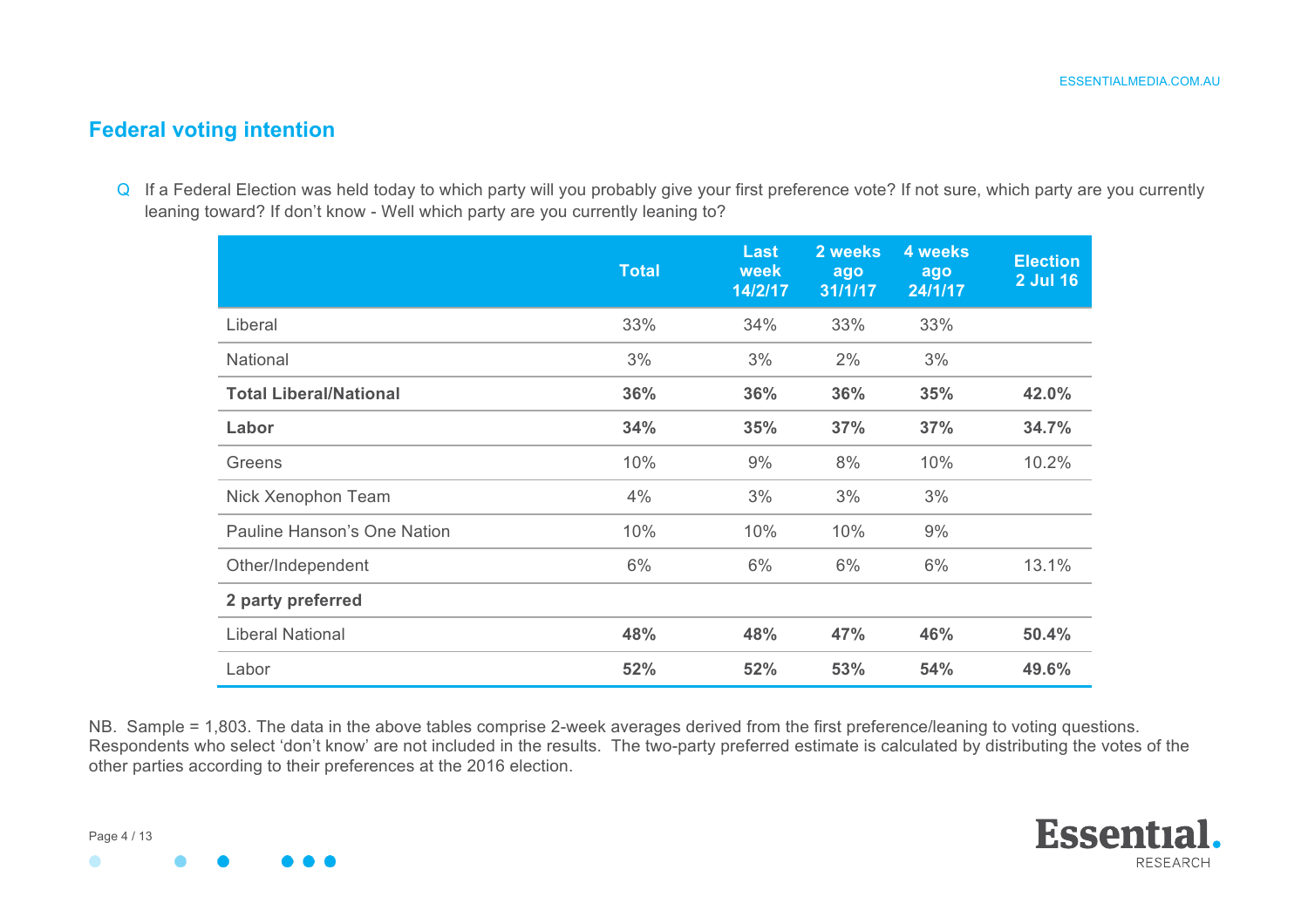#### **Climate change**

Q Do you believe that there is fairly conclusive evidence that climate change is happening and caused by human activity or do you believe that the evidence is still not in and we may just be witnessing a normal fluctuation in the earth's climate which happens from time to time?

|                                                                       | <b>Total</b> | Votel<br>Labor | Vote<br>Lib/Nat | Vote<br><b>Greens</b> | <b>Vote</b><br>other | <b>Nov</b><br>2009 | Dec:<br>$-2010$ | Jun<br>2011 | /Oct<br>2012 | <b>Oct</b><br>2013 | <b>Dec</b><br>2014 | <b>Nov</b><br>2015 | <b>Aug</b><br>2016 | Dec:<br>2016 |
|-----------------------------------------------------------------------|--------------|----------------|-----------------|-----------------------|----------------------|--------------------|-----------------|-------------|--------------|--------------------|--------------------|--------------------|--------------------|--------------|
| Climate change is happening<br>and is caused by human activity        | 60%          | 75%            | 49%             | 90%                   | 44%                  | 53%                | 45%             | $50\%$      | 48%          | 52%                | 57%                | 56%                | 57%                | 54%          |
| We are just witnessing a normal<br>fluctuation in the earth's climate | 25%          | 14%            | 37%             | 3%                    | 41%                  | 34%                | 36%             | 39%         | 39%          | 36%                | 29%                | 32%                | 26%                | 27%          |
| Don't know                                                            | 14%          | 10%            | 13%             | 7%                    | 15%                  | 13%                | 19%             | 12%         | 13%          | 12%                | 14%                | 12%                | 17%                | 18%          |

60% (up 6% since December) agree that climate change is happening and is caused by human activity and 25% (down 2%) believe that we may just be witnessing a normal fluctuation in the earth's climate.

By age groups, those aged under 35 split 70%/15% and those aged 55+ split 47%/40%. People with higher education were more likely to think climate change is happening and is caused by human activity - those with university degrees split 72%/19%.



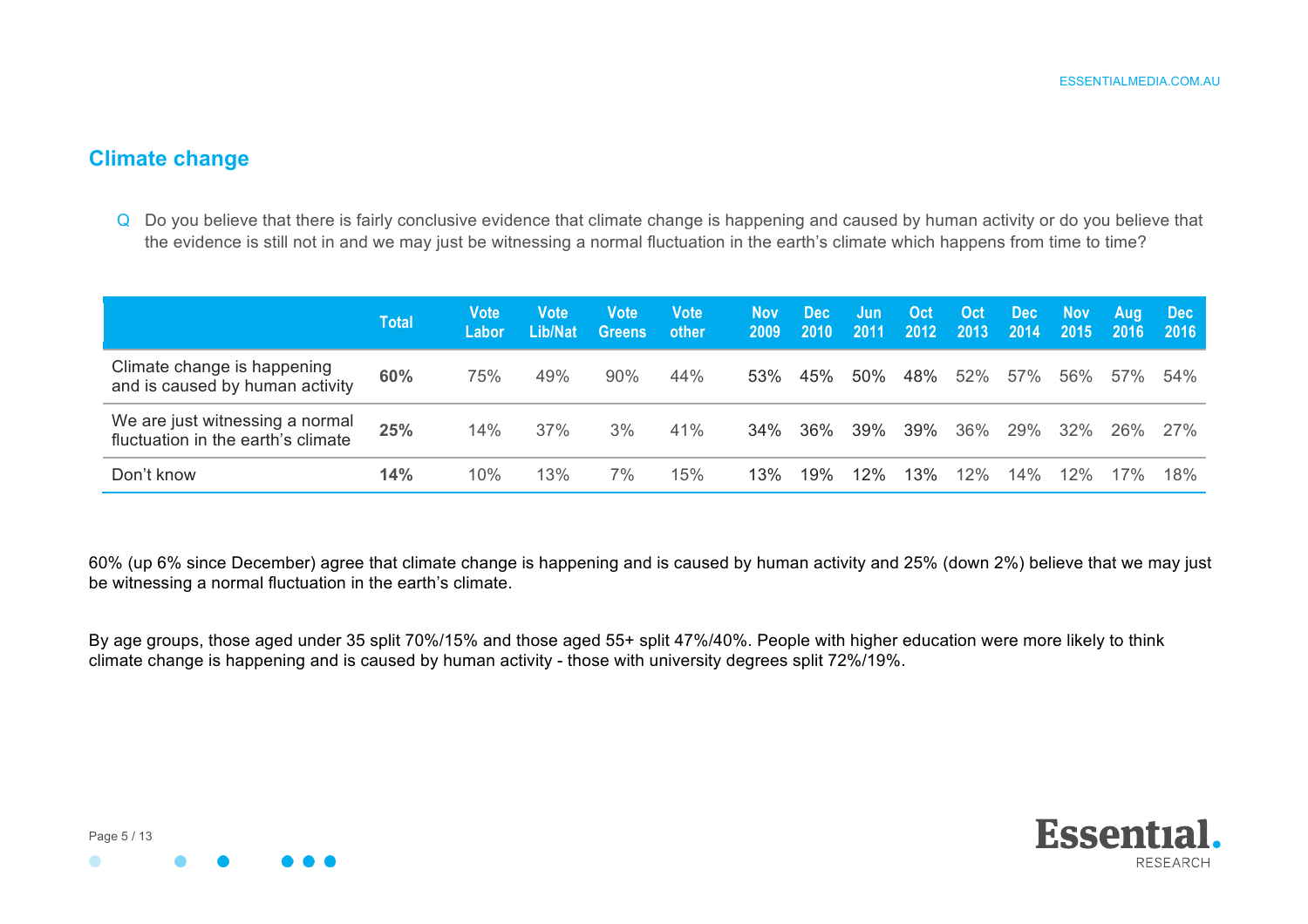#### **50% renewable energy target**

Q The Labor Party has committed to a target of 50% renewable energy by 2030. Do you approve or disapprove of this policy?

|                         | <b>Total</b> | <b>Vote</b><br>Labor | <b>Vote</b><br><b>Lib/Nat</b> | <b>Vote</b><br><b>Greens</b> | <b>Vote</b><br>other | Aug<br>2015 |
|-------------------------|--------------|----------------------|-------------------------------|------------------------------|----------------------|-------------|
| <b>Total approve</b>    | 65%          | 82%                  | 55%                           | 89%                          | 56%                  | 65%         |
| <b>Total disapprove</b> | 18%          | 5%                   | 32%                           | 1%                           | 29%                  | 16%         |
| Strongly approve        | 25%          | 43%                  | 11%                           | 49%                          | 17%                  | 25%         |
| Approve                 | 40%          | 39%                  | 44%                           | 40%                          | 39%                  | 40%         |
| <b>Disapprove</b>       | 9%           | 4%                   | 16%                           | $1\%$                        | 10%                  | 9%          |
| Strongly disapprove     | 9%           | 1%                   | 16%                           | $\overline{\phantom{a}}$     | 19%                  | 7%          |
| Don't know              | 16%          | 13%                  | 13%                           | 10%                          | 15%                  | 19%         |

65% approve of the Labor Party commitment to a target of 50% renewable energy by 2030 and 18% disapprove. These figures are little changed since the question was asked in 2015.

A very high majority of Labor voters (82%) and Greens voters (89%) approve.

Liberal/National voters were split but more likely to approve (55%) than disapprove (32%).





 $\bullet$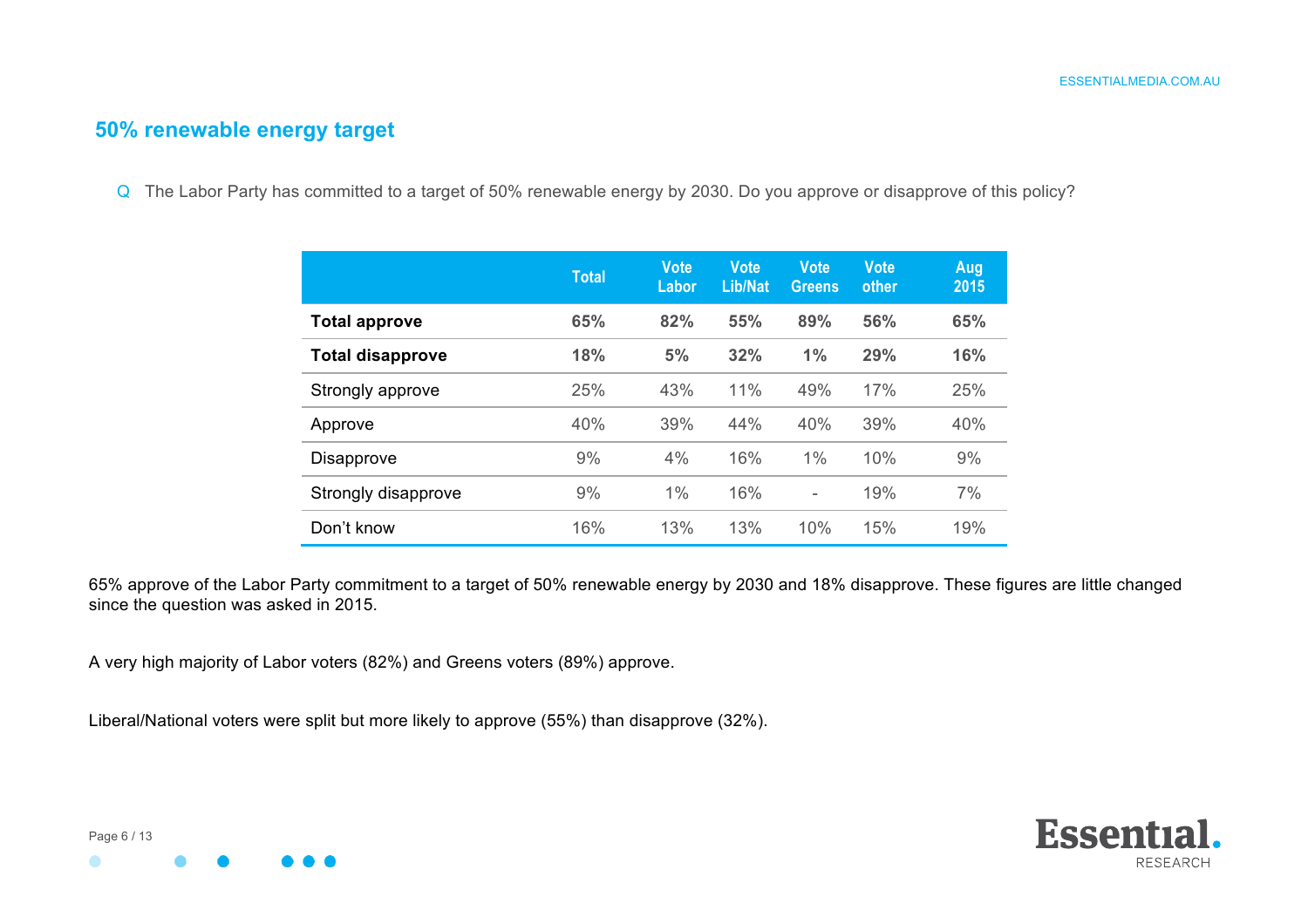#### **Cause of black outs**

Q Some people have said recent power black outs are a result of too much reliance on renewable energy. Others have said they have occurred because of failures in the way the energy market responds to extreme weather events (i.e. storms and high temperatures) or that privatization of services is the problem. Which is closest to your view?

|                                                                                                                 | <b>Total</b> | <b>Vote</b><br>Labor | <b>Vote</b><br>Lib/Nat | <b>Vote</b><br><b>Greens</b> | <b>Vote</b><br>other |
|-----------------------------------------------------------------------------------------------------------------|--------------|----------------------|------------------------|------------------------------|----------------------|
| The power black outs are the result of too much reliance on<br>renewable energy                                 | 16%          | 13%                  | 26%                    | $4\%$                        | 17%                  |
| The power black outs are due mainly to failures of the energy<br>market in responding to extreme weather events | 45%          | 45%                  | 45%                    | 64%                          | 38%                  |
| The power black outs are due mainly to the privatization of<br>electricity supply                               | 19%          | 24%                  | 13%                    | 22%                          | 25%                  |
| Don't know                                                                                                      | 20%          | 18%                  | 15%                    | 10%                          | 20%                  |

45% believe that recent blackouts are due mainly to failures of the energy market in responding to extreme weather events, 19% think they are mainly due to privatization of electricity supply and 16% think they are a result of too much reliance on renewable energy.

26% of Liberal National voters think they are due to a reliance on renewable energy.

51% of those with university education think they are due mainly to failures of the energy market.

Although a small sample, 36% of South Australians think they are due to privatization.



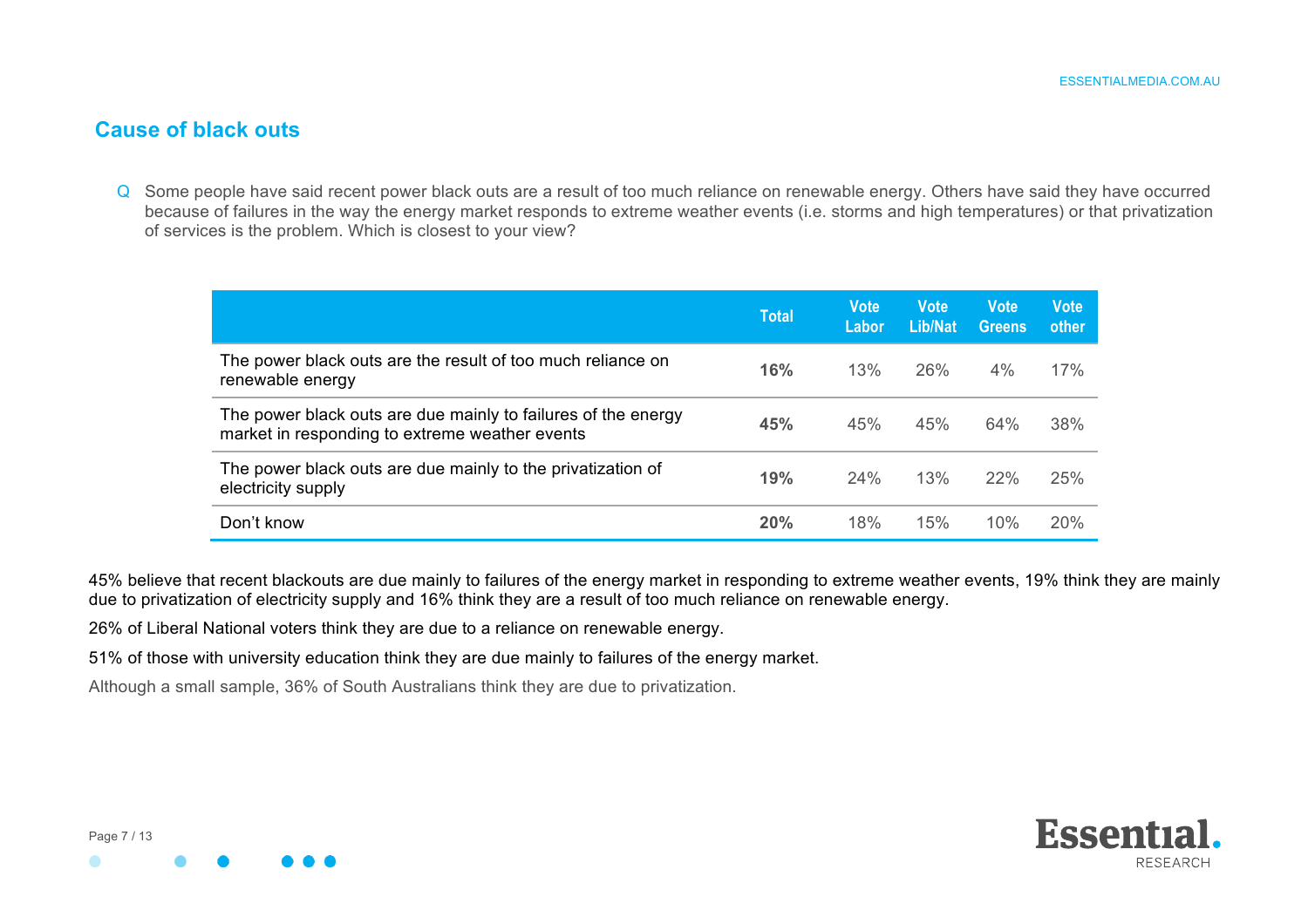## **Renewable energy**

Q Do you think renewable energy is the solution to our future energy needs or is renewable energy a threat to our future energy supply?

|                                  | Total | Vote<br>Labor | <b>Vote</b><br>Lib/Nat | Vote<br><b>Greens</b> | Vote<br>other | <b>Oct</b><br>2016 |
|----------------------------------|-------|---------------|------------------------|-----------------------|---------------|--------------------|
| The solution to our energy needs | 64%   | 72%           | 58%                    | 90%                   | 55%           | 60%                |
| A threat to future energy supply | 14%   | 10%           | 20%                    | 6%                    | 20%           | 16%                |
| Don't know                       | 22%   | 17%           | 22%                    | 4%                    | 24%           | 24%                |

64% (up 4% since October) agree more that renewable energy is the solution to our future energy needs and 14% (down 2%) think it is a threat to future energy supply.

72% of Labor voters and 90% of Greens voters think it is the solution to future energy needs.

Although a small sample, 51% of South Australians think it is the solution and 19% think it is a threat.



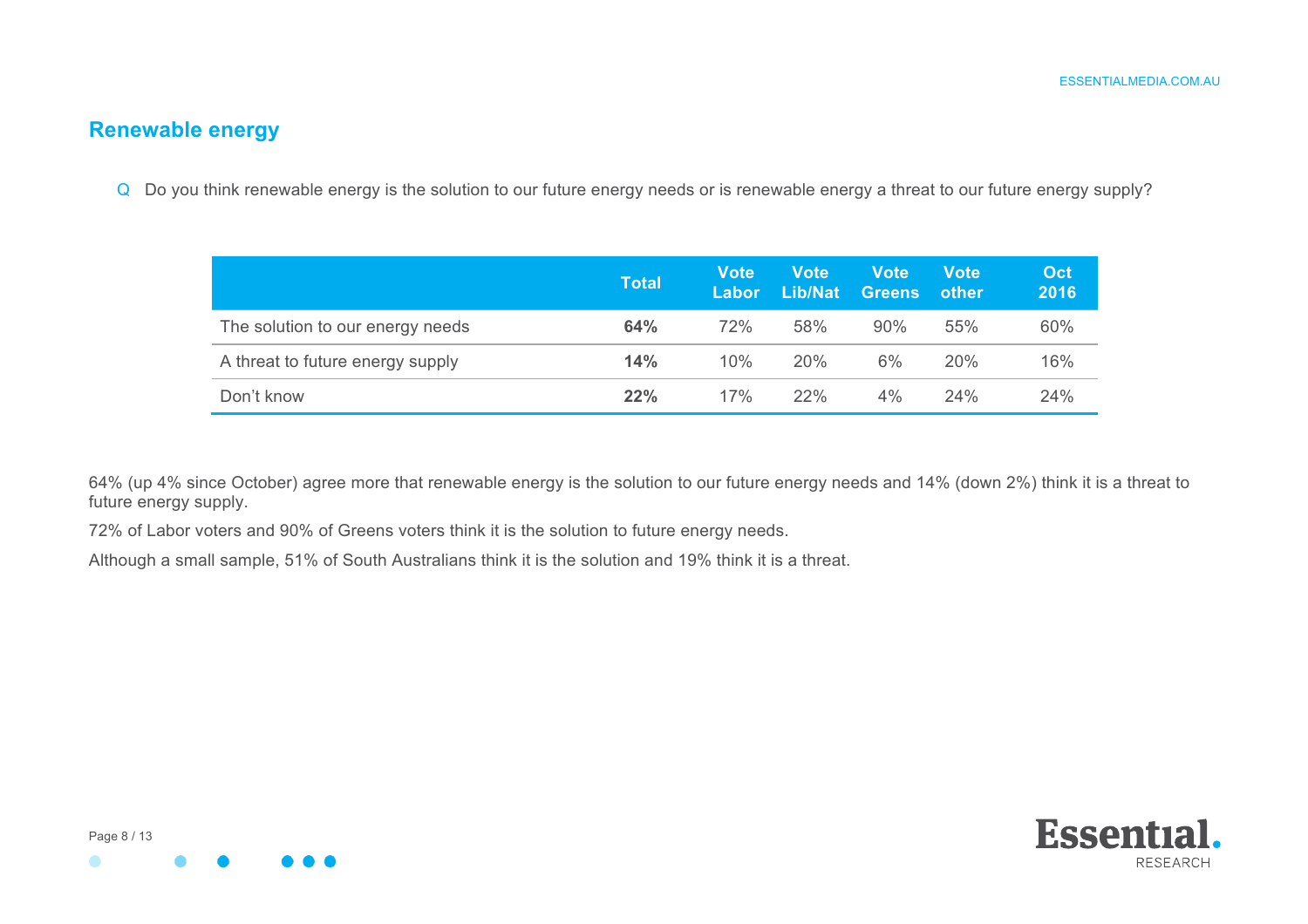#### **Doing enough about energy**

Q Do you think the Federal Government is doing enough, not enough or too much to ensure affordable, reliable and clean energy for Australian households and businesses?

|                  | <b>Total</b> | <b>Vote</b><br>Labor | <b>Vote</b><br>Lib/Nat | Vote<br><b>Greens</b> | Vote<br>other |
|------------------|--------------|----------------------|------------------------|-----------------------|---------------|
| Doing enough     | 12%          | 9%                   | 23%                    | $1\%$                 | 9%            |
| Not doing enough | 71%          | 78%                  | 62%                    | 92%                   | 76%           |
| Doing too much   | 3%           | $1\%$                | 4%                     | 3%                    | 3%            |
| Don't know       | 14%          | 12%                  | 12%                    | 4%                    | 11%           |

71% think the Federal Government is not doing enough to ensure affordable, reliable and clean energy for Australian households and businesses and only 12% think they are doing enough. Even 62% of Liberal Natio0nal voters think they are not doing enough.



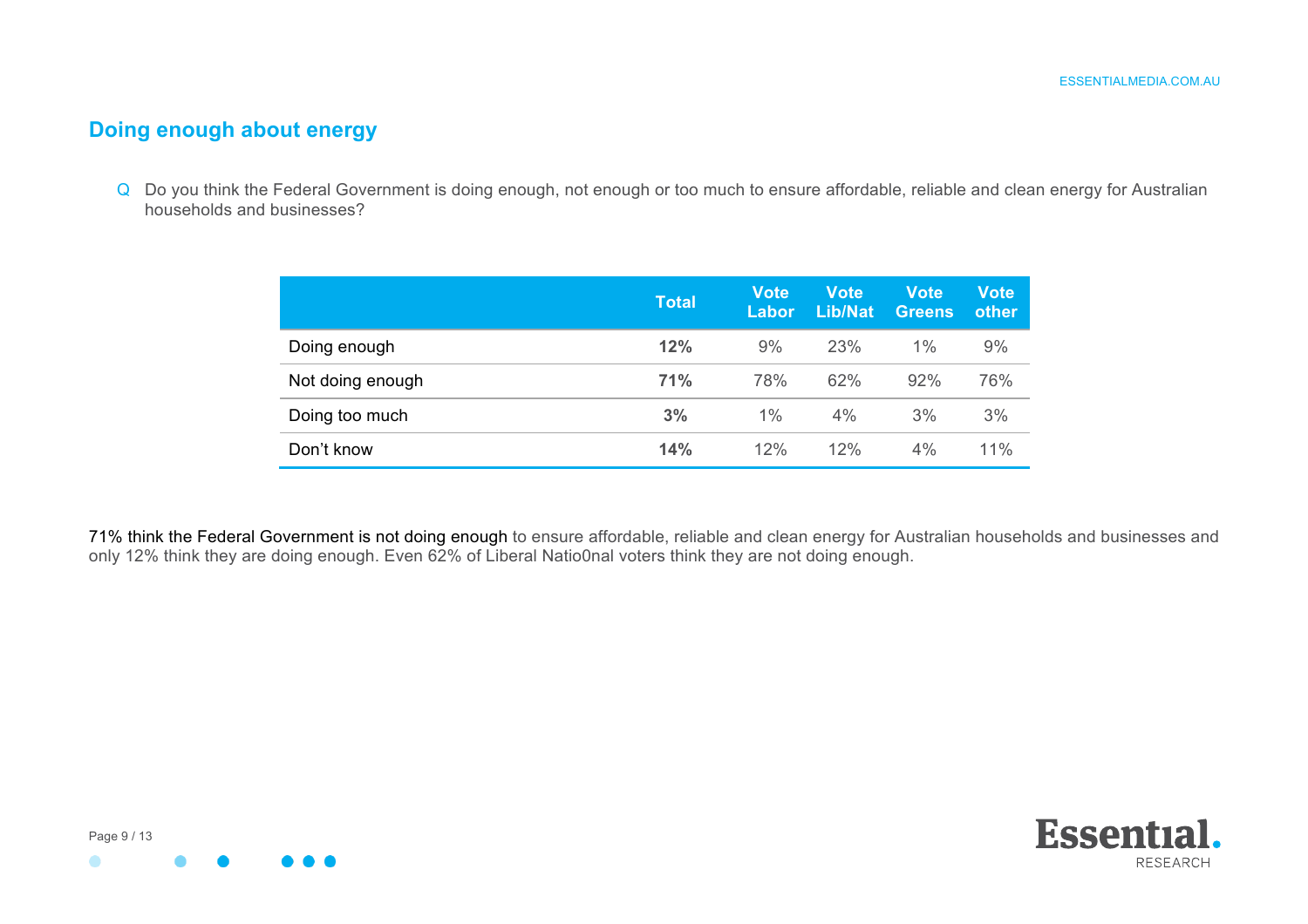#### **Coal fired power stations**

Q Would you support or oppose building new coal fired power stations in Australia?

|                      | <b>Total</b> | Vote<br>Labor | <b>Vote</b><br><b>Lib/Nat</b> | <b>Vote</b><br><b>Greens</b> | <b>Vote</b><br>other |
|----------------------|--------------|---------------|-------------------------------|------------------------------|----------------------|
| <b>Total support</b> | 31%          | 25%           | 47%                           | 7%                           | 36%                  |
| <b>Total oppose</b>  | 45%          | 51%           | 33%                           | 80%                          | 42%                  |
| Strongly support     | 7%           | 3%            | 14%                           | $\overline{a}$               | 12%                  |
| Support              | 24%          | 22%           | 33%                           | 7%                           | 24%                  |
| Oppose               | 25%          | 25%           | 24%                           | 31%                          | 25%                  |
| Strongly oppose      | 20%          | 26%           | 9%                            | 49%                          | 17%                  |
| Don't know           | 24%          | 24%           | 20%                           | 12%                          | 22%                  |

31% support building new coal fired power stations in Australia and 45% oppose.

Those most likely to support new coal fired power stations were Liberal/National voters (47%), men (39%) and aged 65+ (53%). Those most likely to oppose new coal fired power stations were Greens voters (80%) and Labor voters (51%).

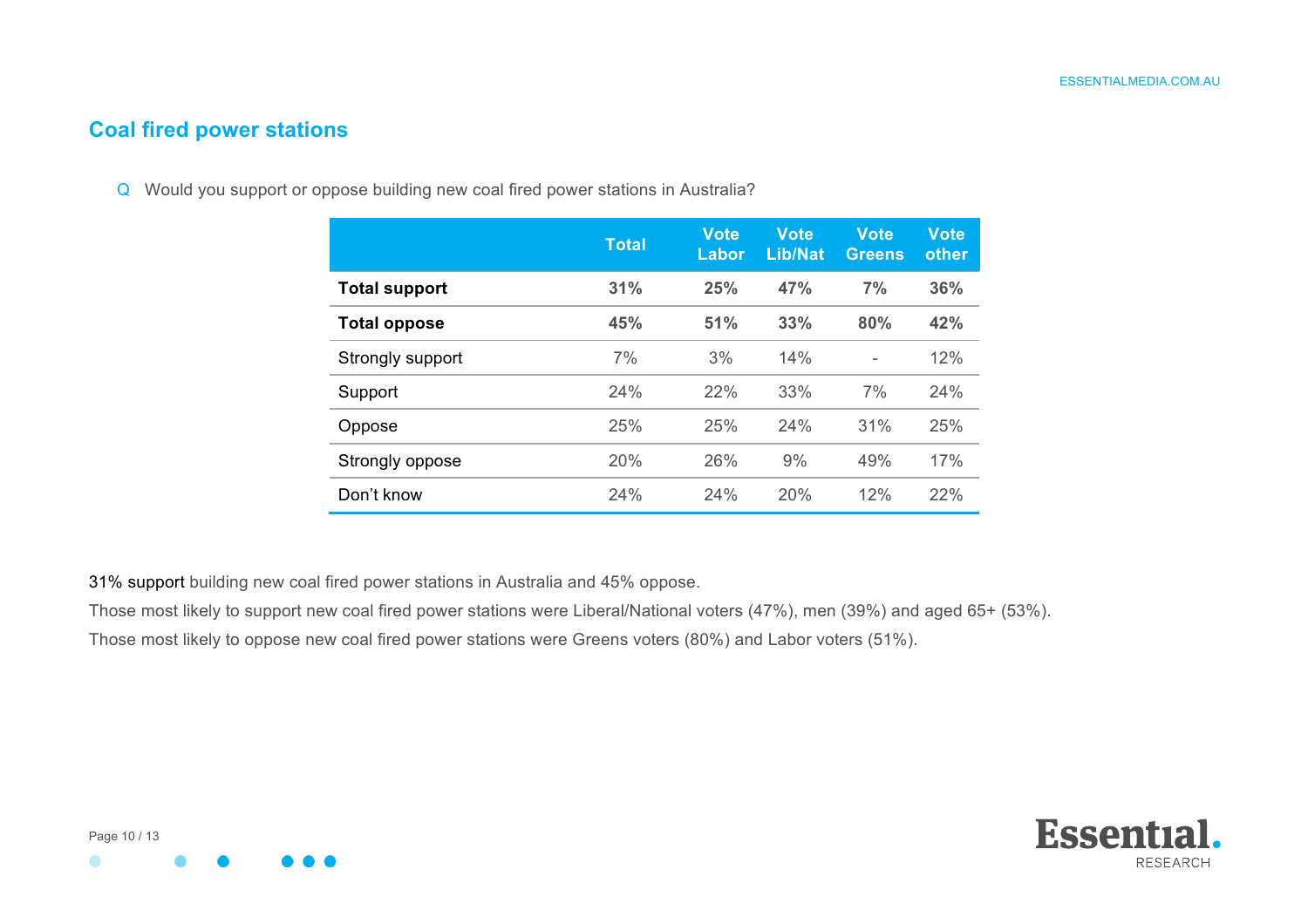#### **WA election preferences**

Q The WA Liberal Party has said it will direct its preferences for the upper house to Pauline Hanson's One Nation party in this year's state election. Do you approve or disapprove of the Liberal Party directing preferences to One Nation?

|                                | <b>Total</b> | <b>Vote</b><br>Labor | Vote<br><b>Liberal</b> | <b>Vote</b><br><b>Greens</b> | <b>Vote</b><br>One<br><b>Nation</b> |
|--------------------------------|--------------|----------------------|------------------------|------------------------------|-------------------------------------|
| <b>Total approve</b>           | 29%          | 17%                  | 43%                    | 6%                           | 75%                                 |
| <b>Total disapprove</b>        | 38%          | 54%                  | 25%                    | 73%                          | 2%                                  |
| Strongly approve               | 11%          | 8%                   | 13%                    | 1%                           | 37%                                 |
| Approve                        | 18%          | 9%                   | 30%                    | 5%                           | 38%                                 |
| Neither approve nor disapprove | 21%          | 18%                  | 25%                    | 10%                          | 13%                                 |
| <b>Disapprove</b>              | 14%          | 17%                  | 16%                    | 10%                          | 1%                                  |
| Strongly disapprove            | 24%          | 37%                  | 9%                     | 63%                          | 1%                                  |
| Don't know                     | 14%          | 10%                  | 8%                     | 10%                          | 11%                                 |

29% approve of the Liberal Party directing preferences to One Nation and 38% disapprove.

Among Liberal voters, 43% approve and 25% disapprove. 75% of One Nation voters approve.

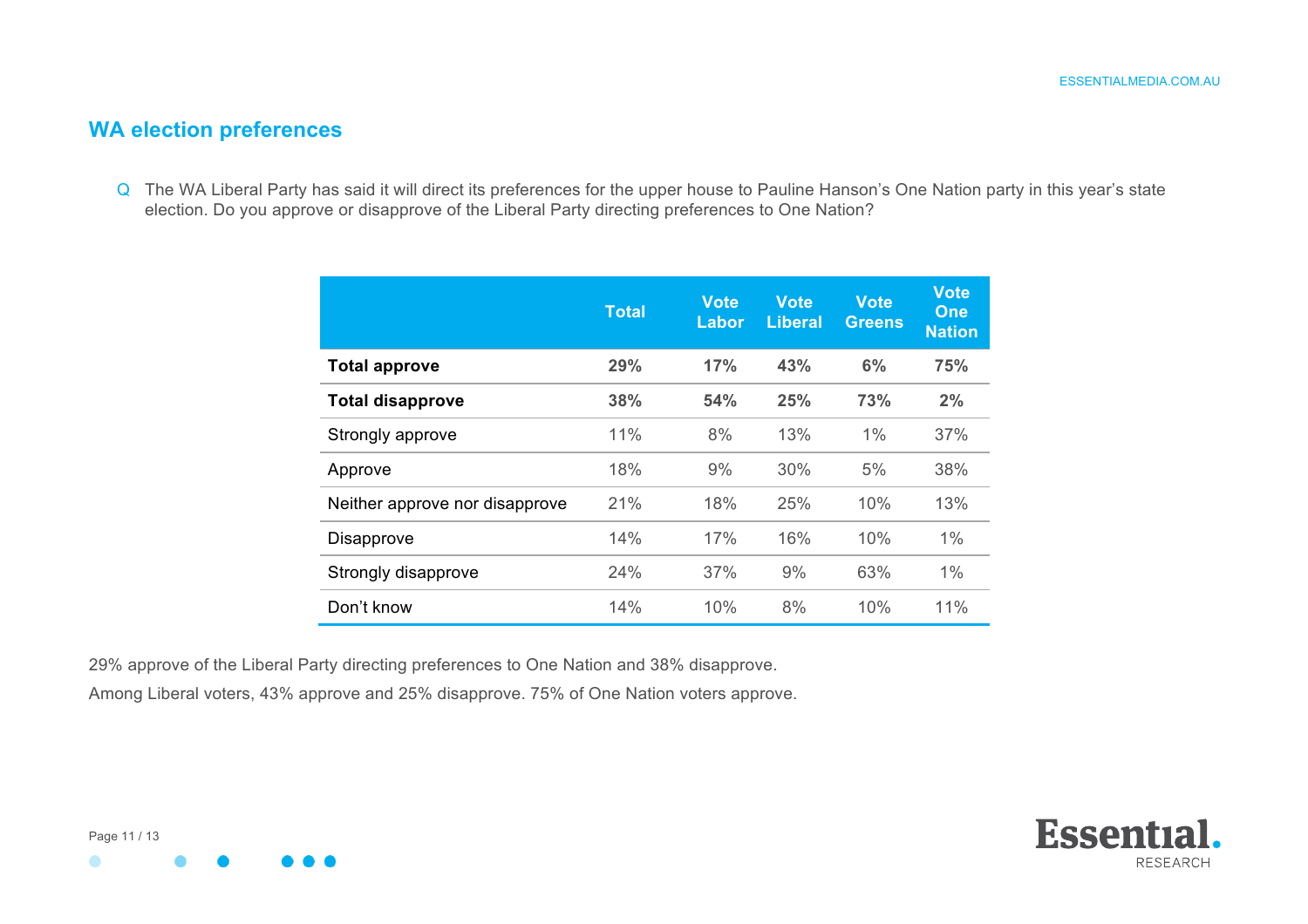#### **Penalty rates**

Q Do you think people who are required to work outside of normal hours – like night shifts, weekends or public holidays – should receive a higher hourly rate of pay?

|            | <b>Total</b> | <b>Vote</b><br><b>Labor</b> | <b>Vote</b><br>Lib/Nat | <b>Vote</b><br>Greens other | <b>Vote</b> | <b>Work</b><br>full<br>time | <b>Work</b><br>part<br>time | <b>May</b><br>2013 | Jan<br>2015 | Jul<br>2015 |
|------------|--------------|-----------------------------|------------------------|-----------------------------|-------------|-----------------------------|-----------------------------|--------------------|-------------|-------------|
| Yes        | 82%          | 87%                         | 79%                    | 84%                         | 83%         | 81%                         | 88%                         | 81%                | 81%         | 81%         |
| <b>No</b>  | 12%          | 8%                          | 18%                    | 7%                          | 13%         | 12%                         | 5%                          | 12%                | 13%         | 13%         |
| Don't know | 6%           | 5%                          | 3%                     | 8%                          | 4%          | 7%                          | 6%                          | 7%                 | 6%          | 7%          |

82% think that people who are required to work outside of normal hours should receive a higher hourly rate of pay and 12% think they should not. There has been little change of opinion on this issue since this question was first asked in May 2013.

A large majority of all demographic and voter groups agree that worker should receive higher rates for working outside normal hours – although Labor voters (87%) are more likely to support this than Liberal/National voters (79%). 88% of part-time workers agree compared to 81% of full-time workers.